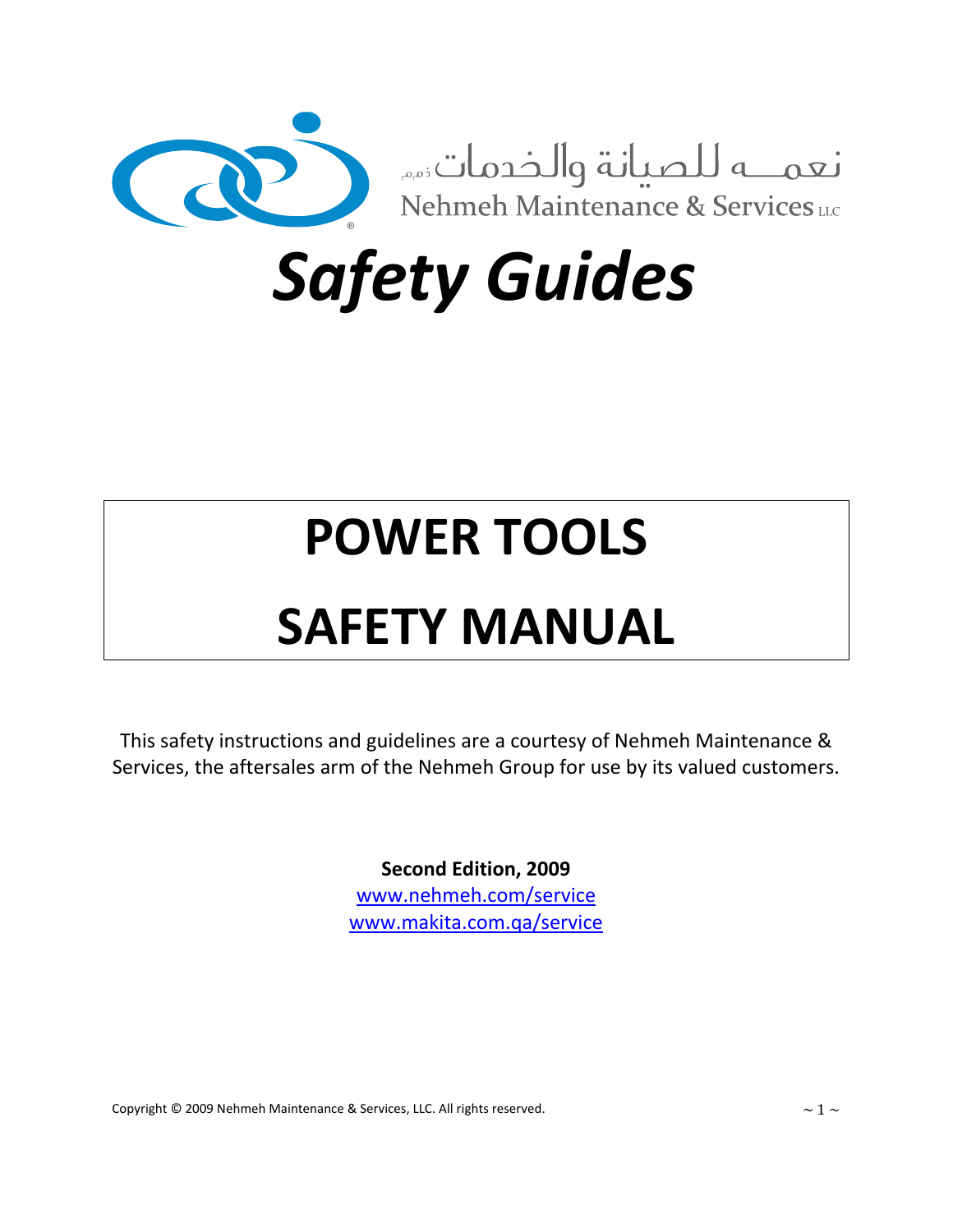# **Table of Contents**

| Safety guidelines |    |
|-------------------|----|
|                   | 7  |
|                   | 8  |
|                   | 9  |
|                   | 10 |
|                   | 12 |
|                   | 13 |
|                   | 14 |
|                   | 16 |
|                   | 17 |
|                   | 19 |

# **CAUTION**

**This leaflet is a recommendation only, in case of doubt, please contact Nehmeh Service. Use only genuine spare parts to avoid needless and dangerous circumstances.** 

# **DISCLAIMER**

**In no event shall the Nehmeh Group be liable for any indirect, incidental or consequential damages from the sale or use of their products.**

Copyright © 2009 Nehmeh Maintenance & Services, LLC. All rights reserved.  $\sim 2 \sim$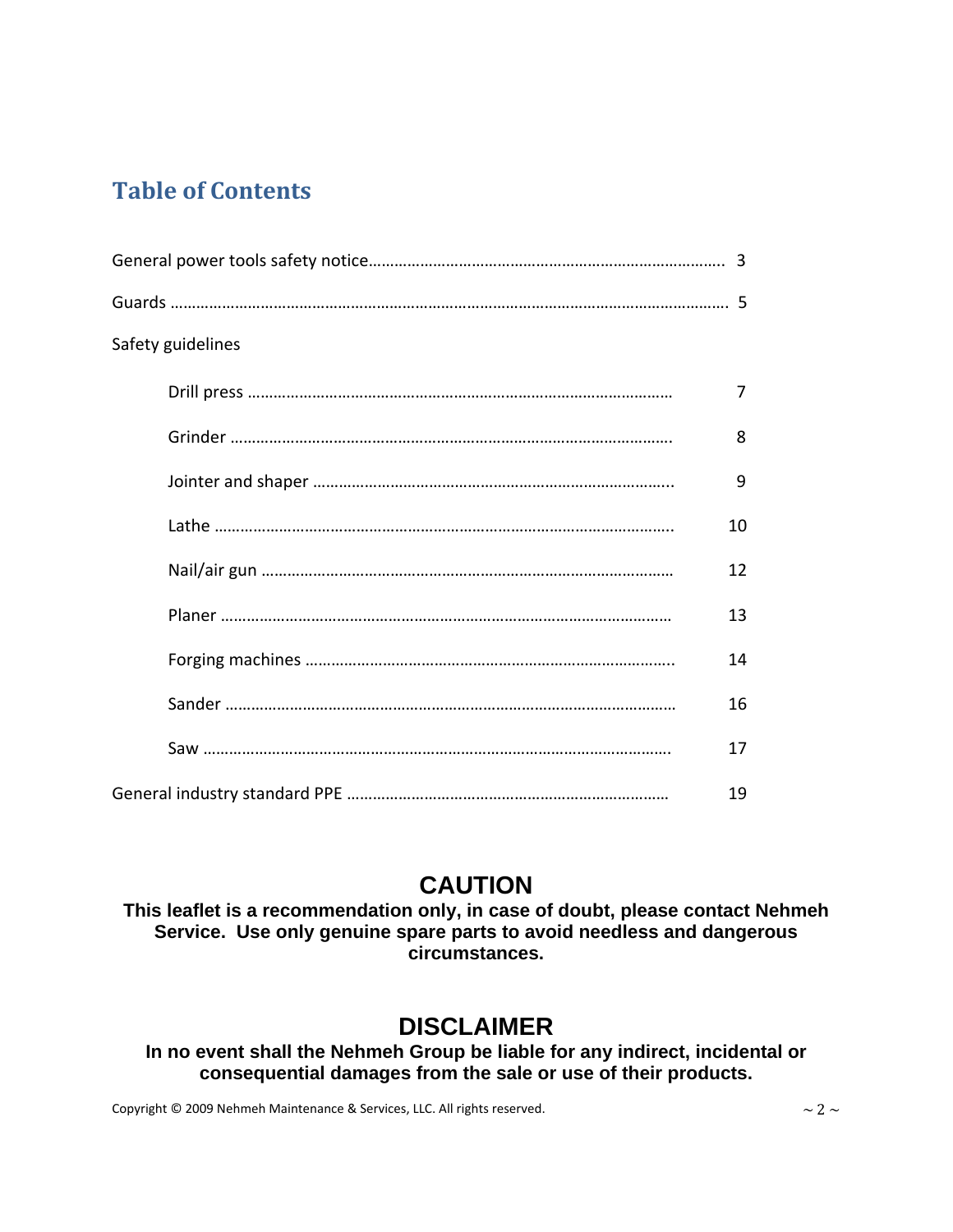# **GENERAL POWER TOOLS SAFETY NOTICE**

Power tools can be extremely dangerous if they are used improperly. Each year, thousands of people are injured or killed by power tool accidents. Common accidents associated with power tools include abrasions, cuts, lacerations, amputations, burns, electrocution, and broken bones. These accidents are often caused by the following:

- Touching the cutting, drilling, or grinding components
- Getting caught in moving parts
- Suffering electrical shock due to improper grounding, equipment defects, or operator misuse
- Being struck by particles that normally eject during operation
- Touching hot tools or work pieces
- Falling in the work area
- Being struck by falling tools

When working with power tools, you must wear personal protective equipment and avoid wearing loose clothing or jewelry that could catch in moving machinery. In additional to general shop guidelines, follow these guidelines for working with power tools:

- Use the correct tool for the job. Do not use a tool or attachment for something it was not designed to do; correct tool for the correct application.
- Select the correct bit, blade, cutter, or grinder wheel for the material at hand. This precaution will reduce the chance for an accident and improve the quality of your work.
- Keep all guards in place. Cover exposed belts, pulleys, gears, and shafts that could cause injury.
- Always operate tools at the correct speed for the job at hand. Working too slowly can cause an accident just as easily as working too fast.
- Watch your work when operating power tools. Stop working if something distracts you.
- Do not rely on strength to perform an operation. The correct tool, blade, and method should not require excessive strength. If undue force is necessary, you may be using the wrong tool or have a dull blade.
- Before clearing stuck‐ups, jams or blockages on power tools, disconnect from power source. Do not use your hand to clear jams or blockages, use an appropriate tool.
- Never reach over equipment while it is running.
- Never disable or tamper with safety releases or other automatic switches
- When the chance for operator injury is great, use a push stick to move material through a machine.
- Disconnect power tools before performing maintenance or changing components.
- Keep a firm grip on portable power tools. These tools tend to "get away" from operators and can be difficult to control.
- Remove chuck keys or adjusting tools prior to operation.
- Keep bystanders away from moving machinery.

Copyright © 2009 Nehmeh Maintenance & Services, LLC. All rights reserved.  $\sim$  3  $\sim$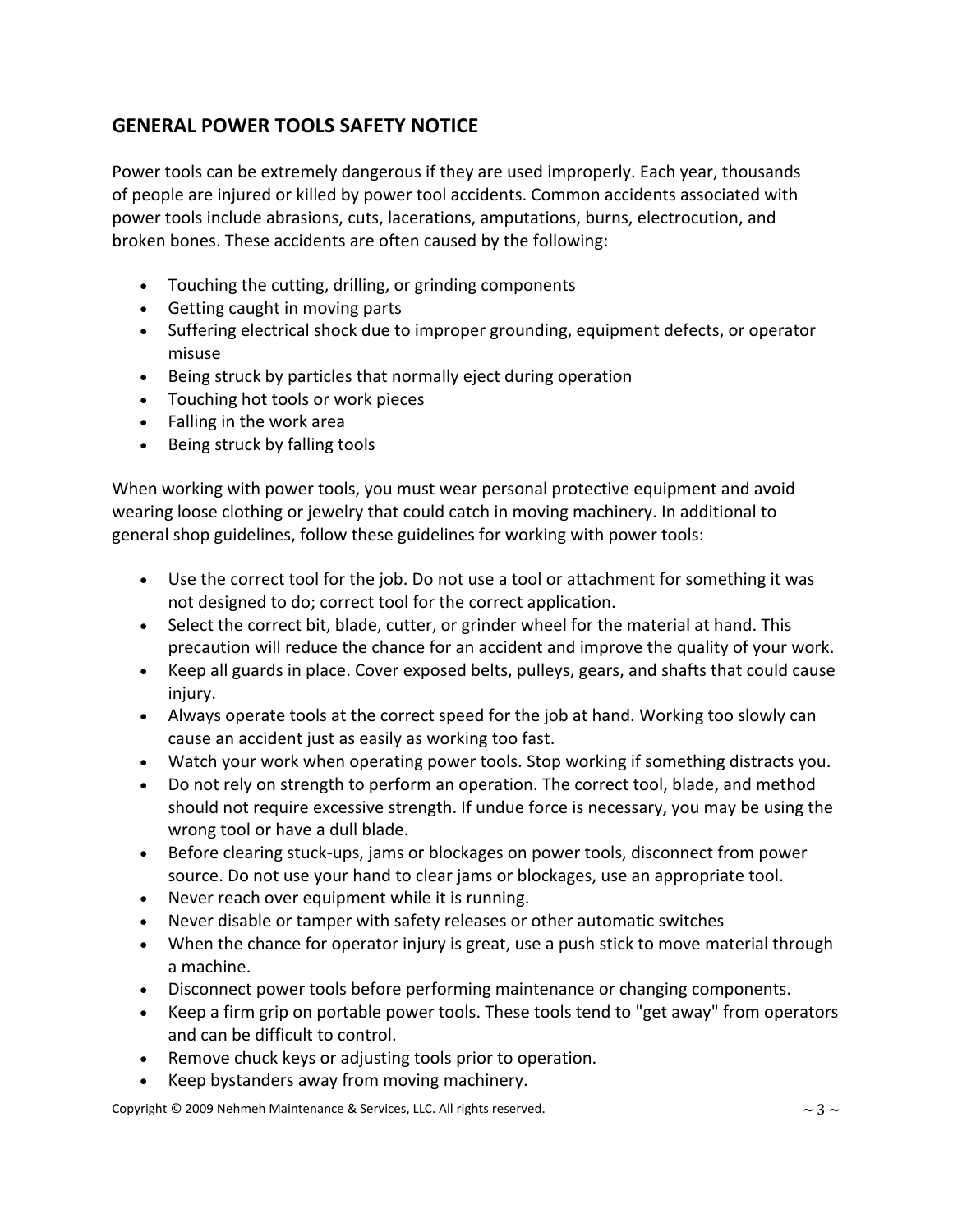- Do not operate power tools when you are sick, fatigued, not sober, or taking strong medication.
- When possible, secure work pieces with a clamp or vise to free the hands and minimize the chance of injury. Use a jig for pieces that are unstable or which can not lie flat.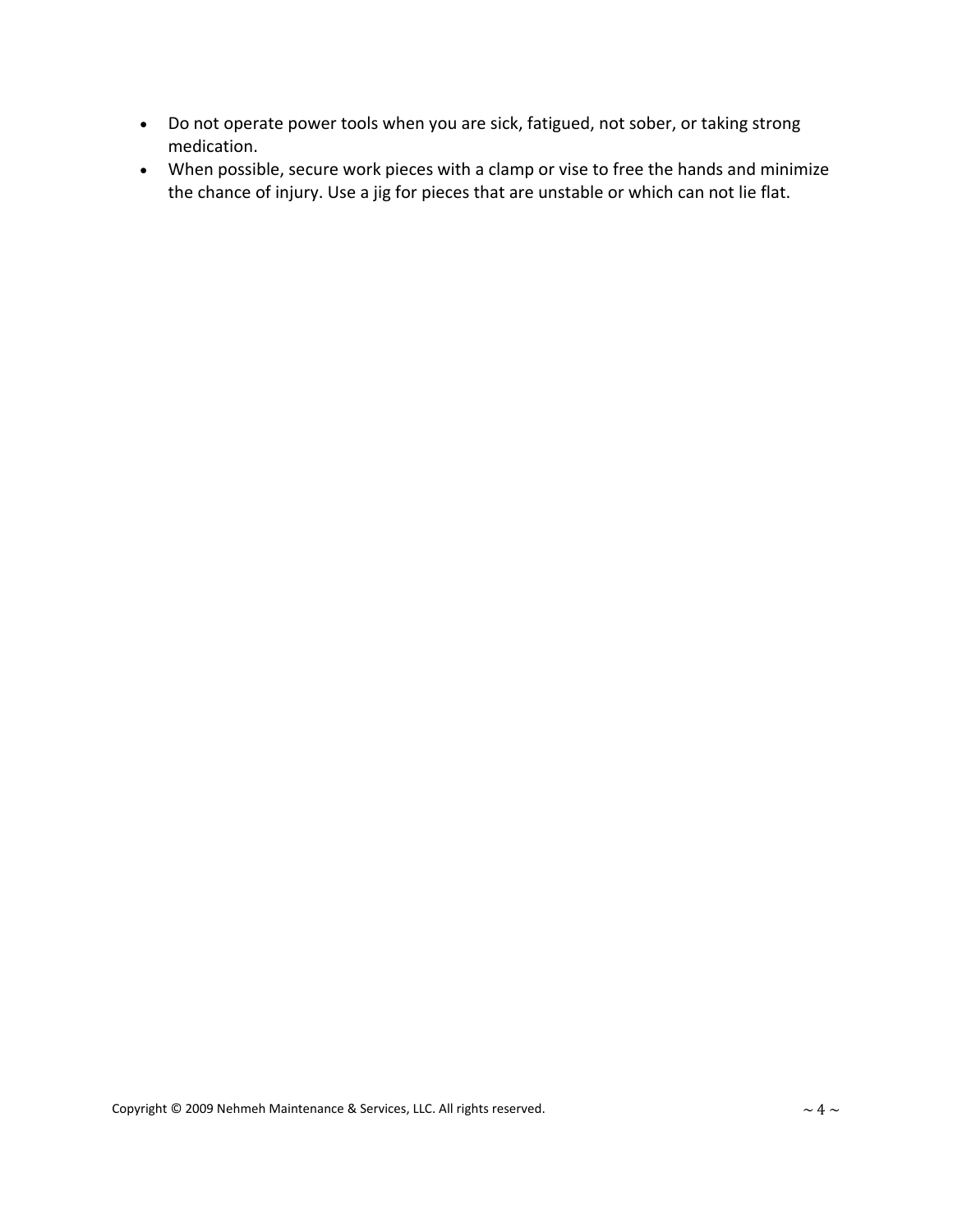## **GUARDS**

Moving machine parts must be safeguarded to protect operators from serious injury. Belts, gears, shafts, pulleys, fly wheels, chains, and other moving parts must be guarded if there is a chance they could contact an employee.

As mentioned before, the hazards associated with moving machinery can be deadly. Hazardous areas that must be guarded include the following:

- Point of operation Area where the machine either cuts, bends, molds, or forms, the material.
- Pinch/nip point Area where moving machine parts can trap, pinch, or crush body parts. (i.e. roller feeds, intermeshing gears, etc.).
- Sharp edges
- Stored potential energy

There are three types of barrier guards that protect people from moving machinery. They consist of the following:

- Fixed guards This is a permanent machine part that completely encases potential hazards. Fixed guards provide maximum operator protection.
- Interlocked guards

These are connected to a machine's power source. If the guard is opened or removed, the machine automatically disengages. Interlocking guards are often preferable because they provide adequate protection to the operator, but they also allow easy machine maintenance. This is ideal for problems such as jams.

• Adjustable guards

Self‐adjusting guards change their position to allow materials to pass through the moving components of a power tool. These guards accommodate various types of materials, but they provide less protection to the operator.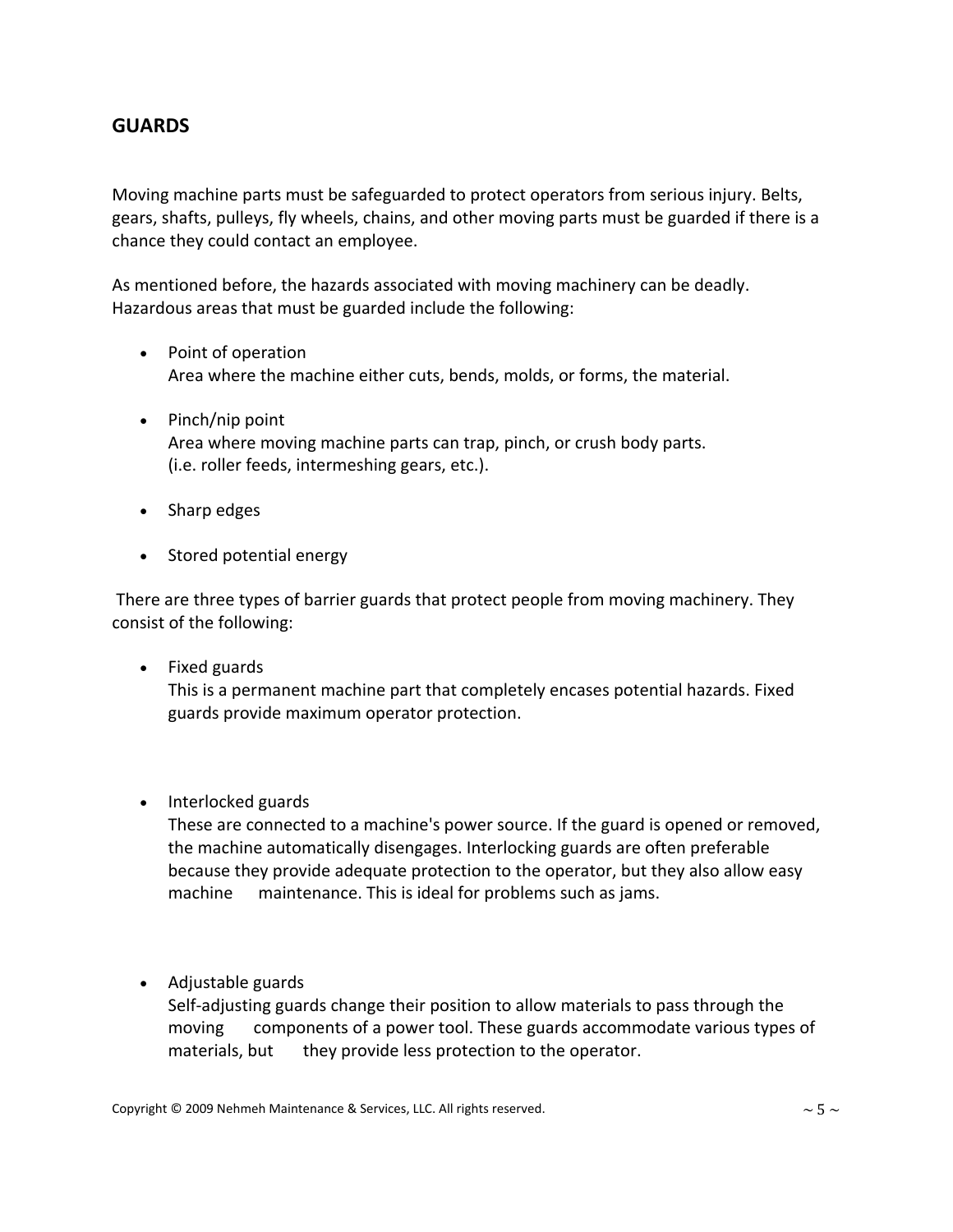

*IMPORTANT*

*Guards must be in place. If a guard is removed to perform maintenance or repairs, it is recommended to stop operations. Replace the guard after repairs are completed.*

*Do not disable or move machine guards for any reason. If you notice that a guard is missing or damaged, contact your supervisor and have the guard replaced or repaired before beginning work.*



*Hand‐held power tools typically have less guarding in place than stationary power tools. Use extreme caution when working with hand‐ held power tools and always wear a face shield.*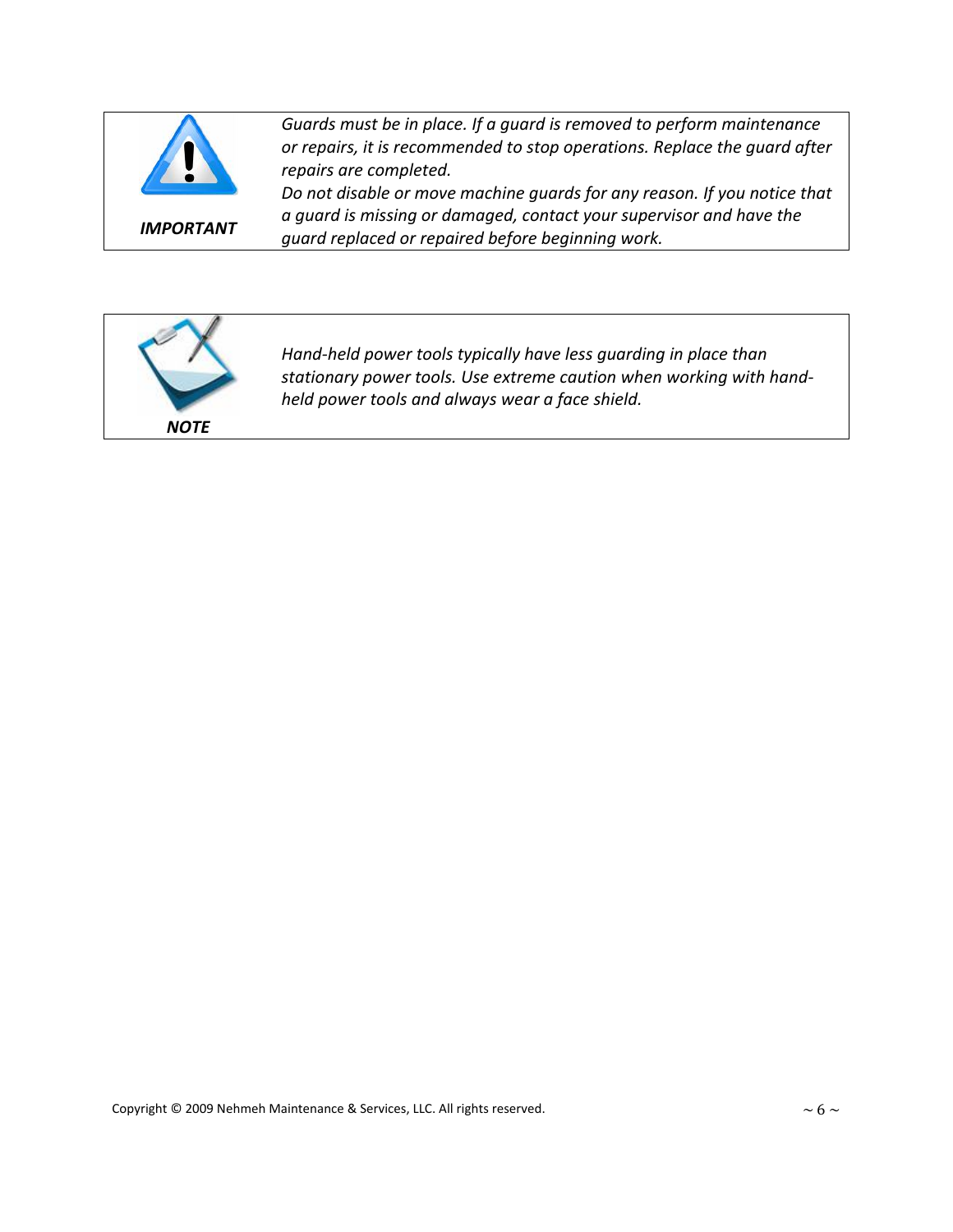#### **Drill Press Safety**

Follow these safety guidelines when using drill presses:

- Securely fasten work materials to prevent spinning. Never use your hands to secure work materials.
- Use a center punch to score the material before drilling.
- Run the drill at the correct speed. Forcing or feeding too fast can break drill bits.
- Never attempt to loosen the chuck unless the power is off.
- Lower the spindle before removing a chuck.
- Never use a regular auger bit in a drill press.
- Frequently back the drill out of deep cuts to clean and cool the bit.

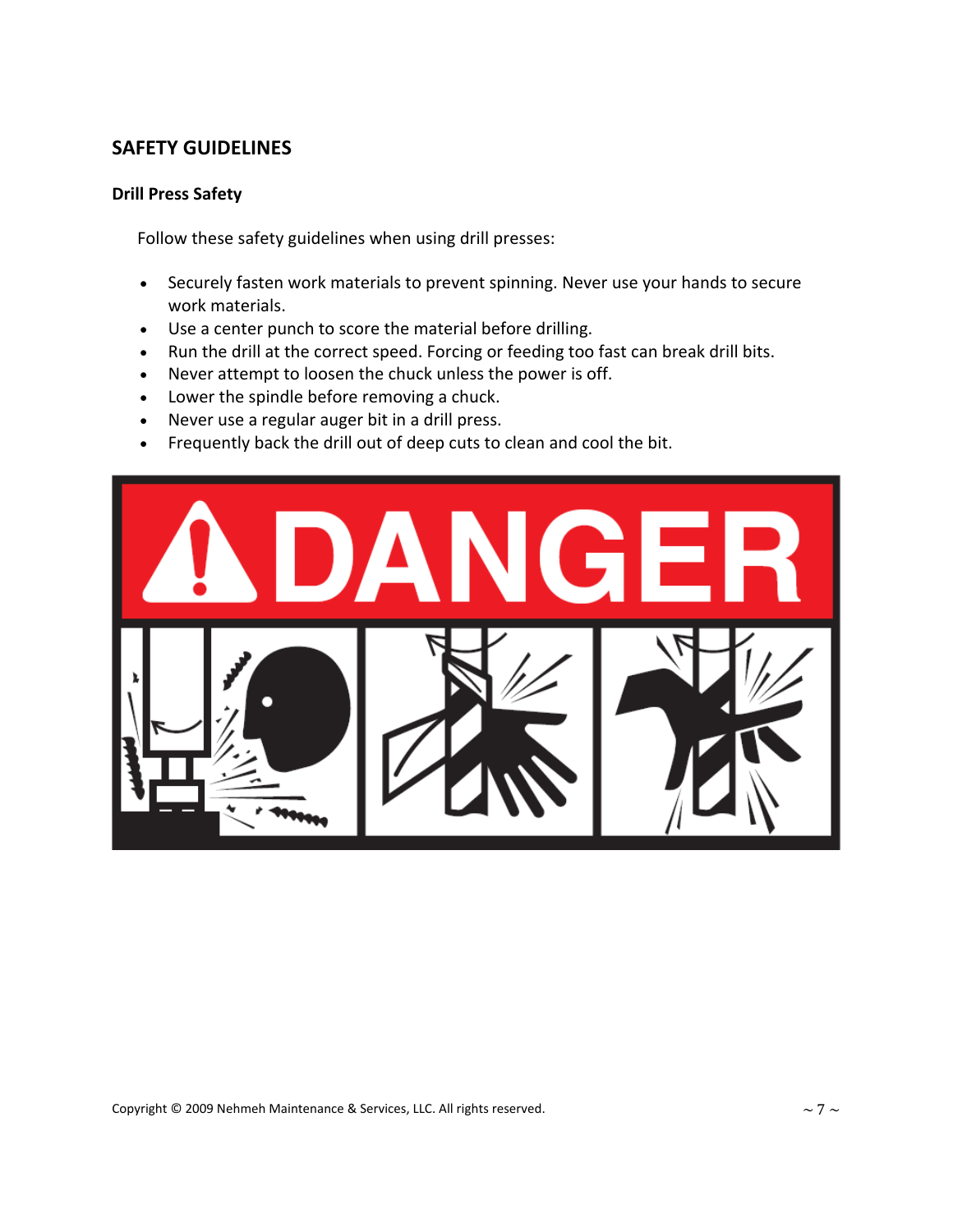#### **Grinder Safety**

Follow these safety guidelines when working with grinders:

- Ensure that no combustible or flammable materials are nearby that could be ignited by sparks from the grinder wheel.
- Ensure that a guard covers at least 270 degrees of the grinding wheel on bench‐ mounted machines.
- Place the grinder tool rest 30mm (1/8 inch) from the wheel and slightly above the center line.
- Allow the grinder to reach full speed before stepping into the grinding position. Faulty wheels usually break at the start of an operation.
- Unless otherwise designed, grind on the face of the wheel.
- Use vise‐grip pliers or clamp to hold small pieces.
- Slowly move work pieces across the face of wheel in a uniform manner. This will keep the wheel sound.
- Do not grind non-ferrous materials.
- Periodically check grinder wheels for soundness. Suspend the wheel on a string and tap it. If the wheel rings, it is probably sound.
- Replace wheels that are badly worn or cracked.
- Never use a wheel that has been dropped or received a heavy blow, even if there is no apparent damage.
- Before using a new wheel, let it a run a few seconds at full speed to make sure it is balanced.



Copyright © 2009 Nehmeh Maintenance & Services, LLC. All rights reserved.  $\sim 8 \sim$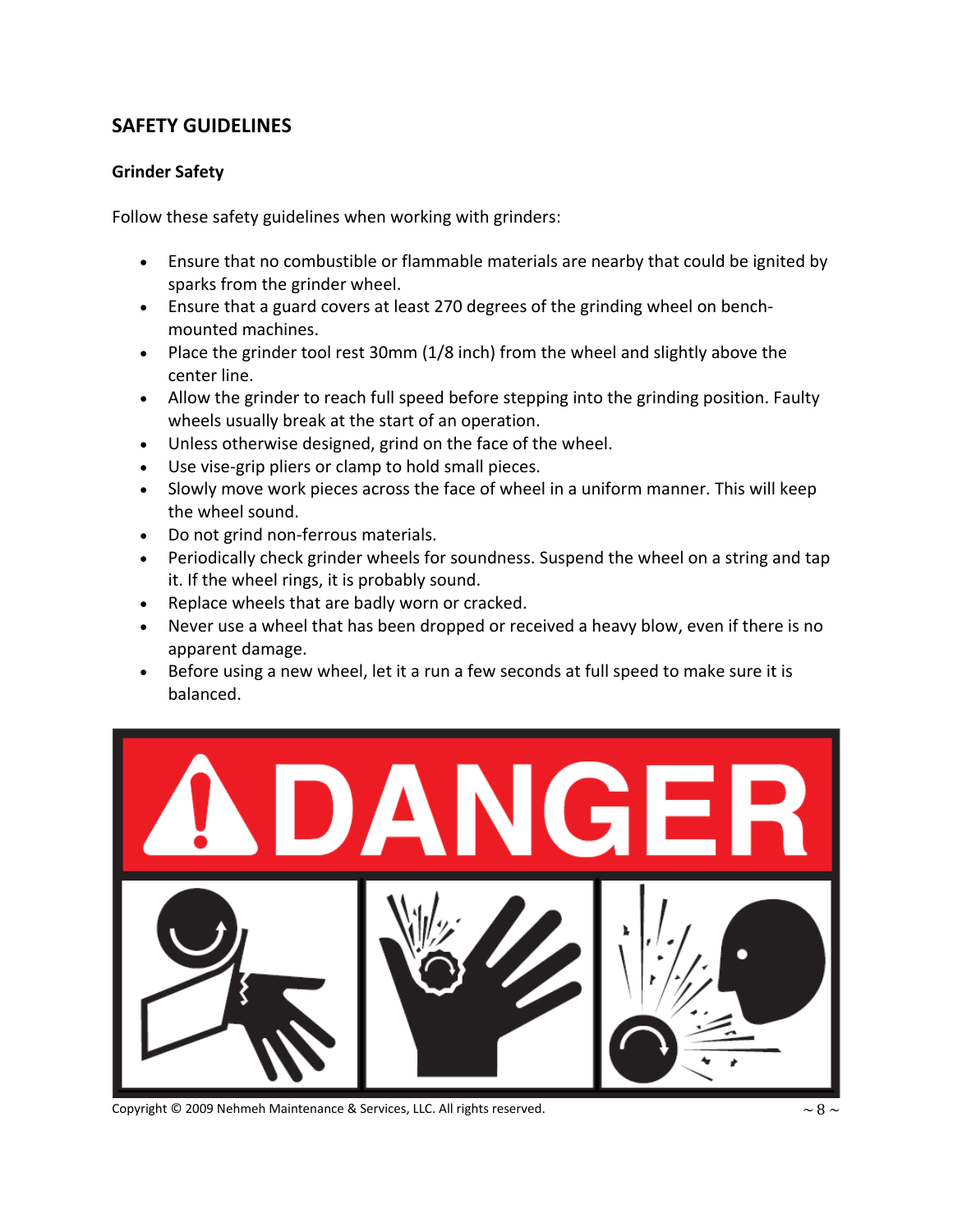#### **Jointer and Shaper Safet***y*

Follow these safety guidelines when using jointers and shapers:

- Ensure that jointers are equipped with cylindrical cutting heads.
- Use a push stick, as necessary.
- Do not use single cutter knives in shaper heads.
- Ensure that knives are balanced and correctly mounted.
- Adjust cut depth before turning the machine on.
- Do not use the jointer for strips that are less than 250mm (1 inch) wide.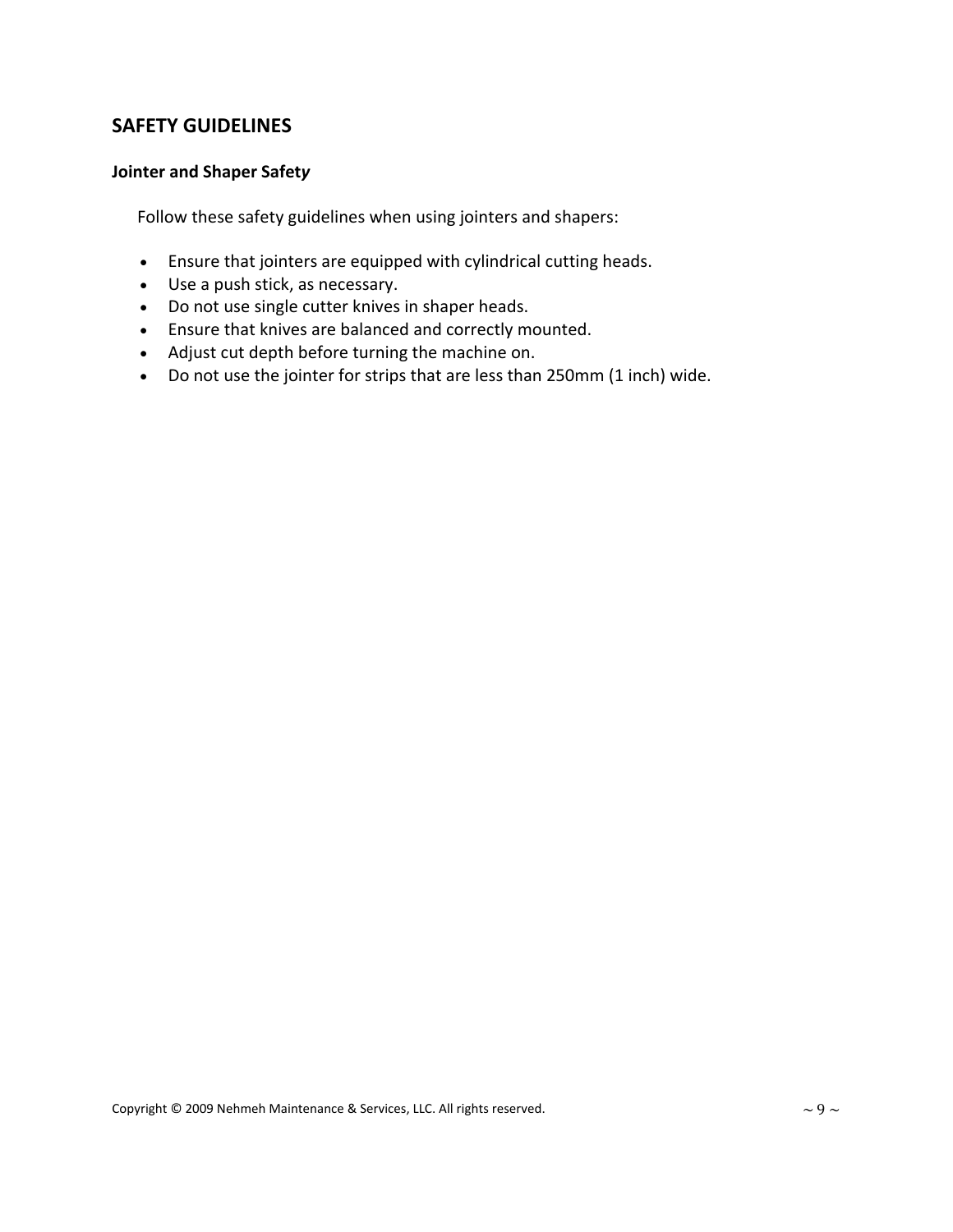#### **Lathe Safety**

Follow these safety guidelines when working with wood lathes:

- Examine wood for knots and other defects before placing it in the lathe.
- Ensure that glued materials are set before placing them in the lathe.
- Before turning the lathe on, slowly turn rough materials a few times to ensure they will clear the tool rest.
- Keep hands off the chuck rim when the lathe is moving.
- Hold all wood cutting tools firmly with two hands.
- Start all jobs at the lowest speed. Ensure that materials are in a cylindrical form before advancing to higher speeds. Never turn large diameter materials at a high speed.
- Firmly screw faceplate work to the faceplate. Take care to avoid cutting too deep and hitting the screws.
- Do not cut too deep or scrape too long.
- Remove the "T" rest when sanding or polishing.

Follow these safety guidelines when working with metal lathes:

- Make sure that all gear and belt guards are in place.
- Never leave a chuck wrench in a chuck.
- Keep your hands off chuck rims when a lathe is in operation.
- Do not attempt to screw the chuck onto the lathe spindle with the power on, as it may get cross-threaded and cause injury. Stop the machine, place a board under the chuck, and then screw on by hand.
- Steady rests should be properly adjusted to conform with the material being worked on.
- When filing work in a lathe, always face the head stock and chuck.
- See that tailstock, tool holder, and work are properly clamped before turning on power.
- Never attempt to adjust a tool while the lathe is running.
- Never apply a wrench to revolving work or parts.
- Always use a brush to remove chips; never your hands.
- When possible, use pipe sleeves to cover work protruding from the end of the lathe.
- Before removing your work from the lathe, remove the tool bit.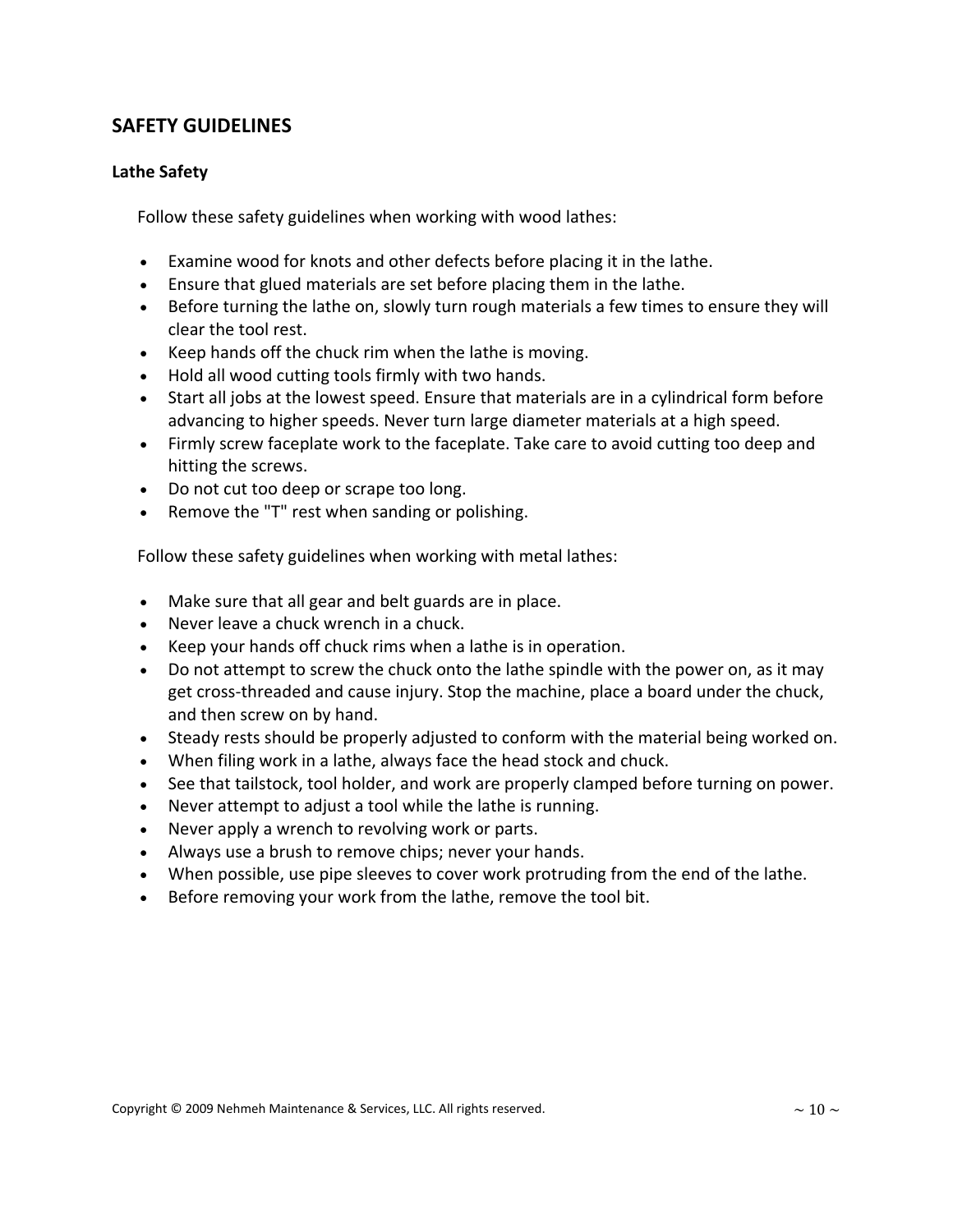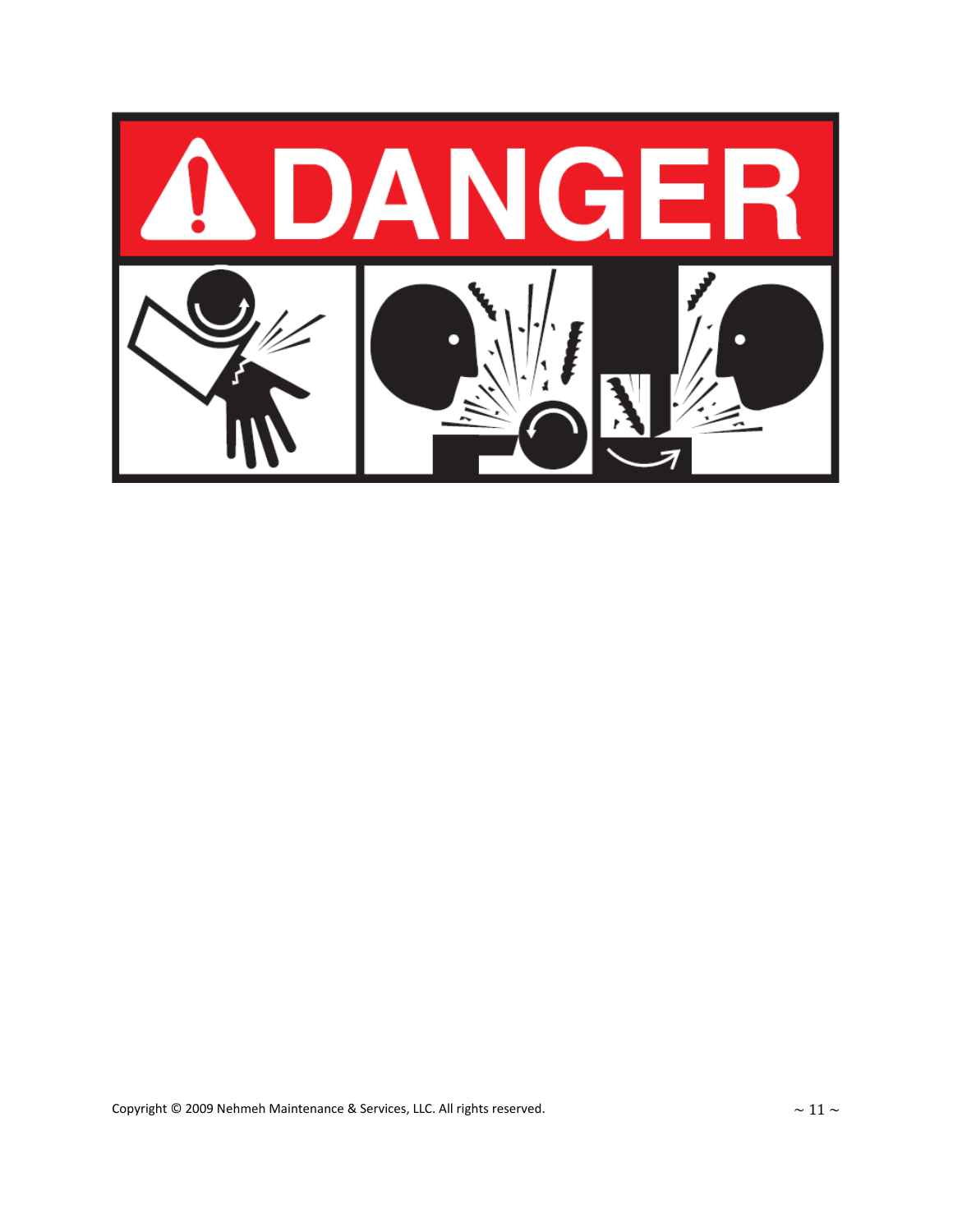#### **Nail/Air Gun Safety (Pneumatic Fastening Tools)**

 Nail guns and air guns are powered by compressed air. The main danger associated with pneumatic fastening tools is injury from one of the tool's attachments or fasteners.

Follow these safety guidelines for working with pneumatic tools:

- Ensure that pneumatic tools which shoot nails, rivets, or staples are equipped with a device that keeps fasteners from ejecting unless the muzzle is pressed against a firm surface .
- Never point a tool at items you do not want to fasten.
- Keep your finger off the trigger until you are ready to begin work. Most pneumatic tools have a *hair-trigger* that requires little pressure to activate the gun.
- Treat air hoses with the same care as an electrical cord.
- Do not drive fasteners into hard, brittle surfaces or areas where the fastener may pass through the material and protrude on the other side.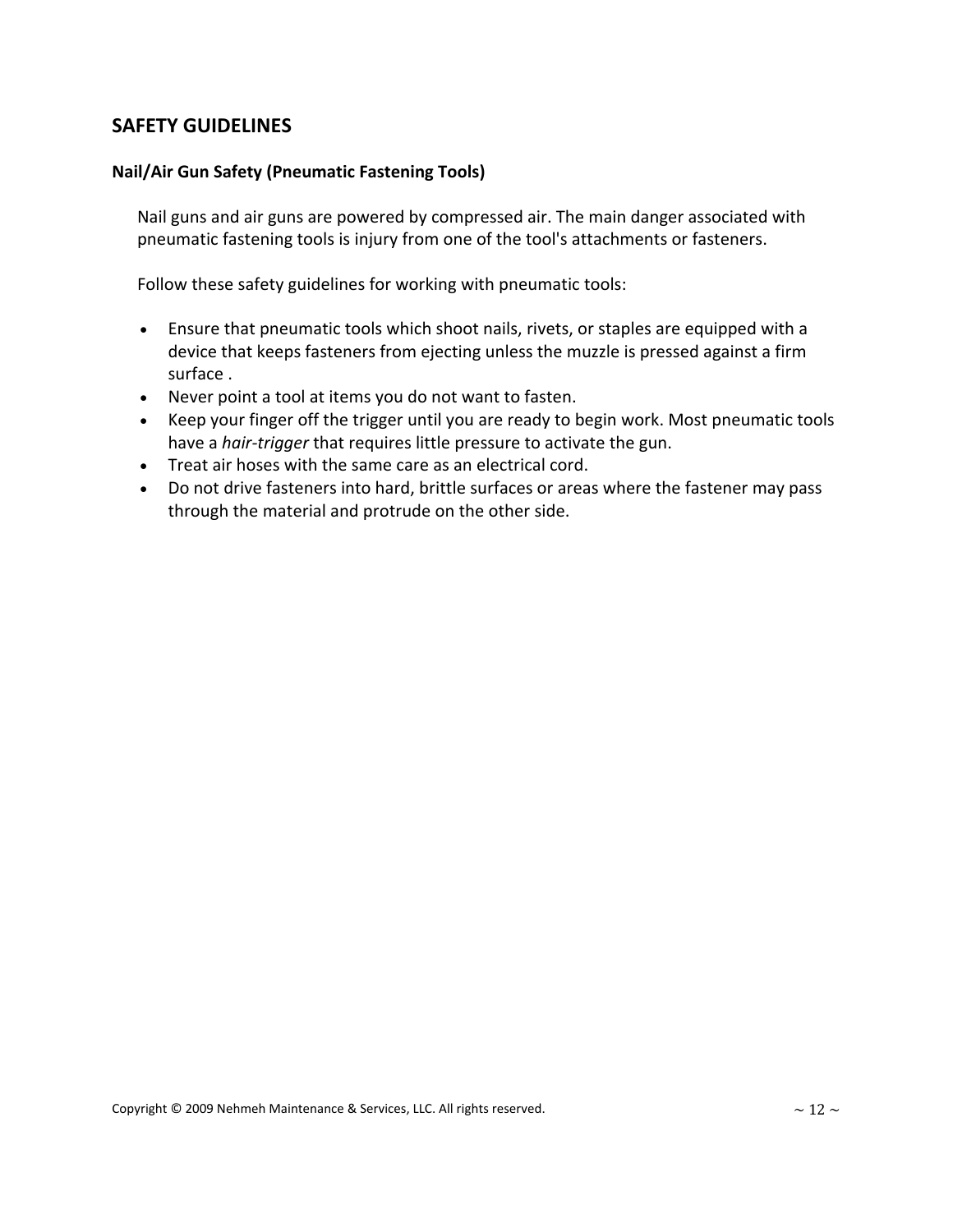#### **Planer Safety**

Follow these safety guidelines for working with planers:

- Examine wood for knots and other defects before placing it in the planer.
- Do not plane against the grain of the wood.
- Let go of the materials as the feeder rolls catch. Do not follow the work with your hands.
- Do not run boards that are more than 500 mm (2 inches) shorter that the distance between the in‐feed and out‐feed rolls.
- Use a push stick if a board stops with its end on the in-feed table.
- If a board sticks under the cutter head, turn off the machine to keep from burning the cutter knives.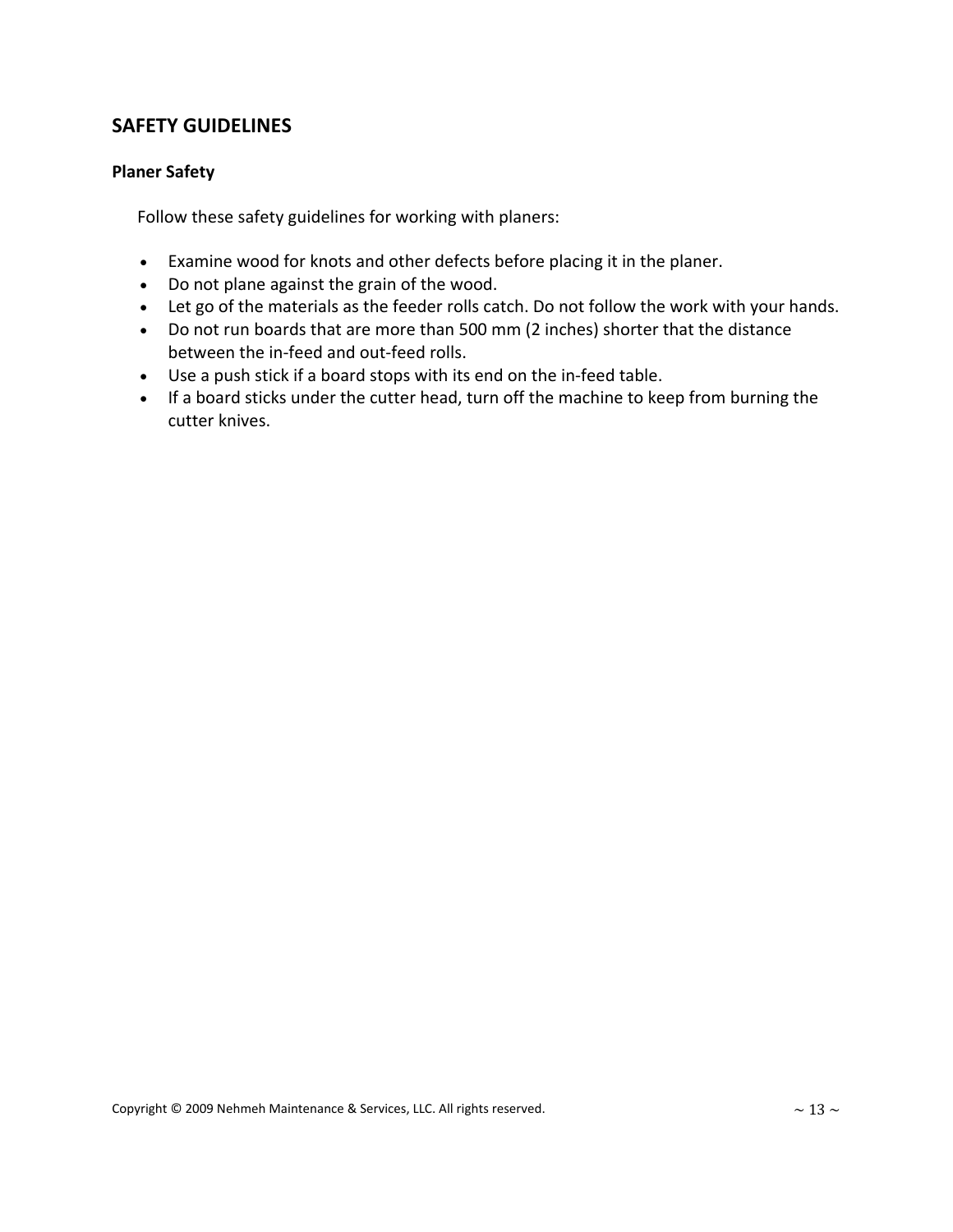#### **Forging Machines**

 Once punchers, shears, and benders are activated, it is impossible to stop them until the end of a cycle. Use extreme care when working with these tools.

• Inspection and maintenance:

 All forge shop equipment must be maintained in a condition which will ensure continued safe operation.

• Hammers and presses:

 All hammers must be positioned or installed in such a manner that they remain on or are anchored to foundations sufficient to support them according to applicable engineering standards.

• Hammers:

 Die keys and shims must be made from a grade of material that will not unduly crack or splinter.

• Presses:

 All manually operated valves and switches must be clearly identified and readily accessible.

• Power‐driven hammers:

 Every steam or air hammer must have a safety cylinder head to act as a cushion if the rod should break or pull out of the ram.

• Gravity Hammers:

Air‐lift hammers must have a safety cylinder head.

• Forging and trimming presses:

 When dies are being changed or maintenance is being performed on the press, ensure the following:

• The power to the pressure is locked out.

Copyright © 2009 Nehmeh Maintenance & Services, LLC. All rights reserved.  $\sim 14 \sim$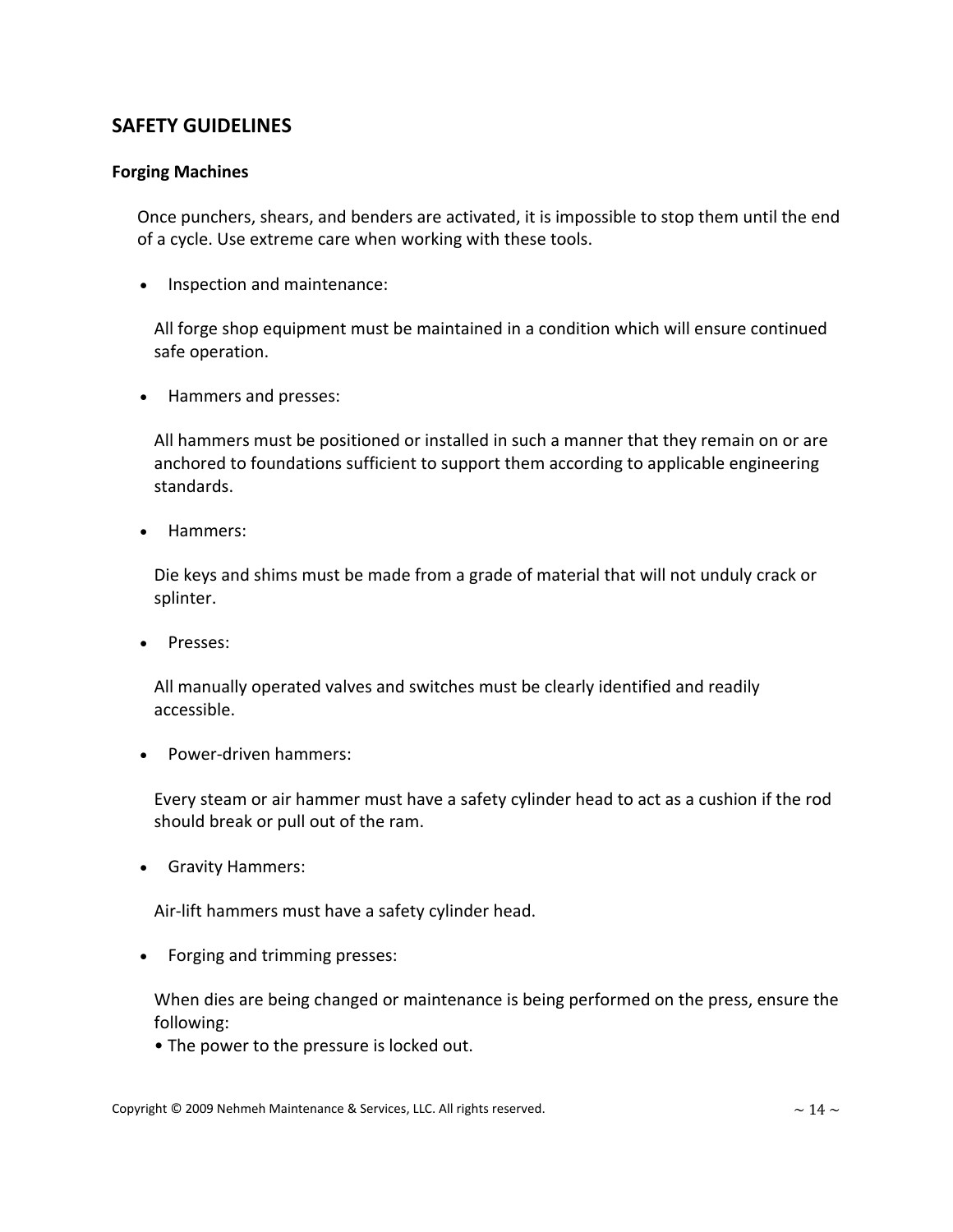- The flywheel is at rest.
- The ram is blocked with a material of the appropriate strength.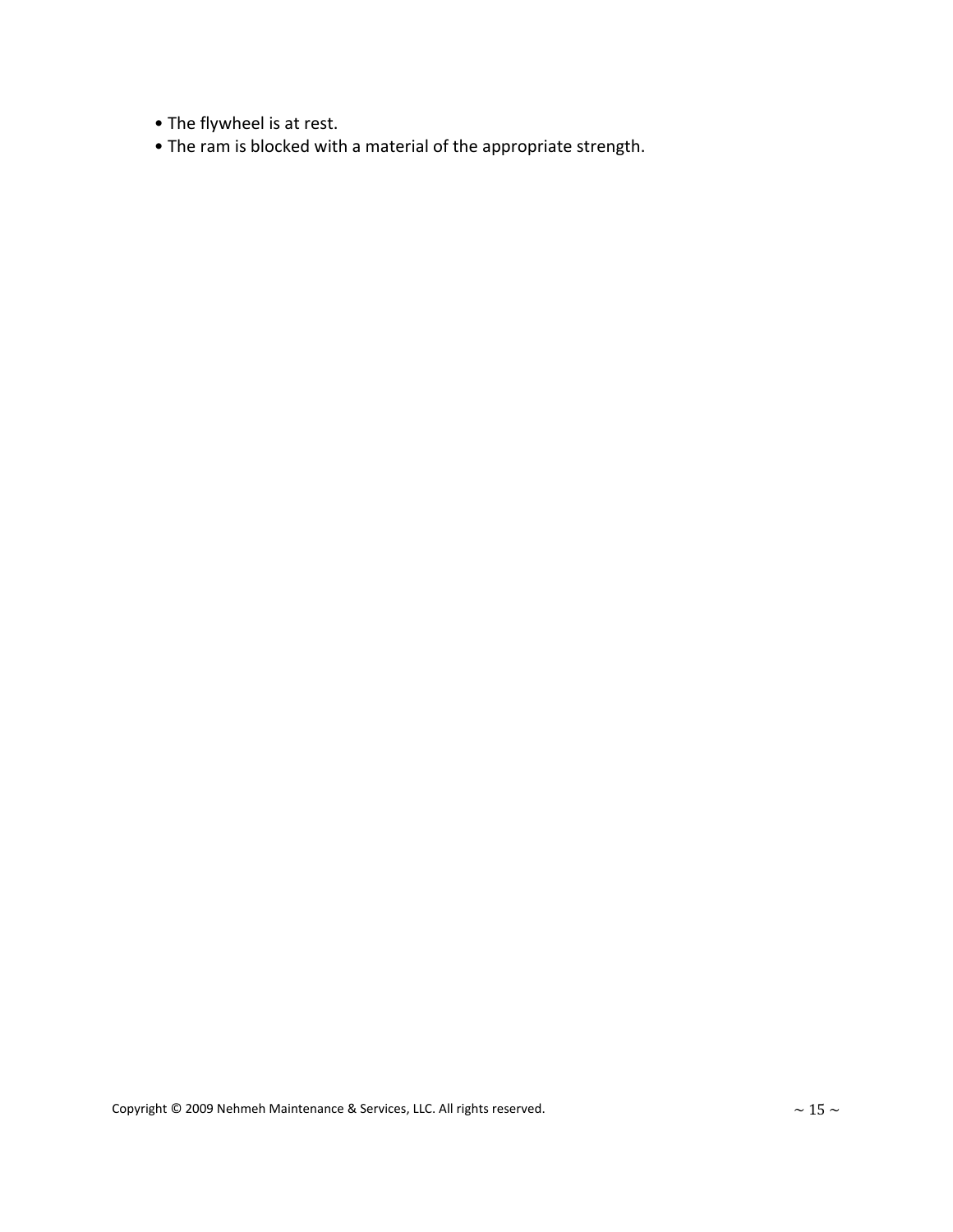#### **Sander Safety**

Follow these safety guidelines for working with circular and belt sanders:

- Ensure that sanding belts are not too tight or too loose. Never operate a sanding disk if the paper is too loose.
- Use the correct grade of abrasive material.
- Ensure that the distance between a circular sander and the edge of the table is not greater than 60mm (~1/4 inch).
- Do not push materials against sanders with excessive force.
- Sand only on the down stroke side of a disk sander.
- Do not hold small pieces by hand. Use a jig for pieces that are difficult to hold securely.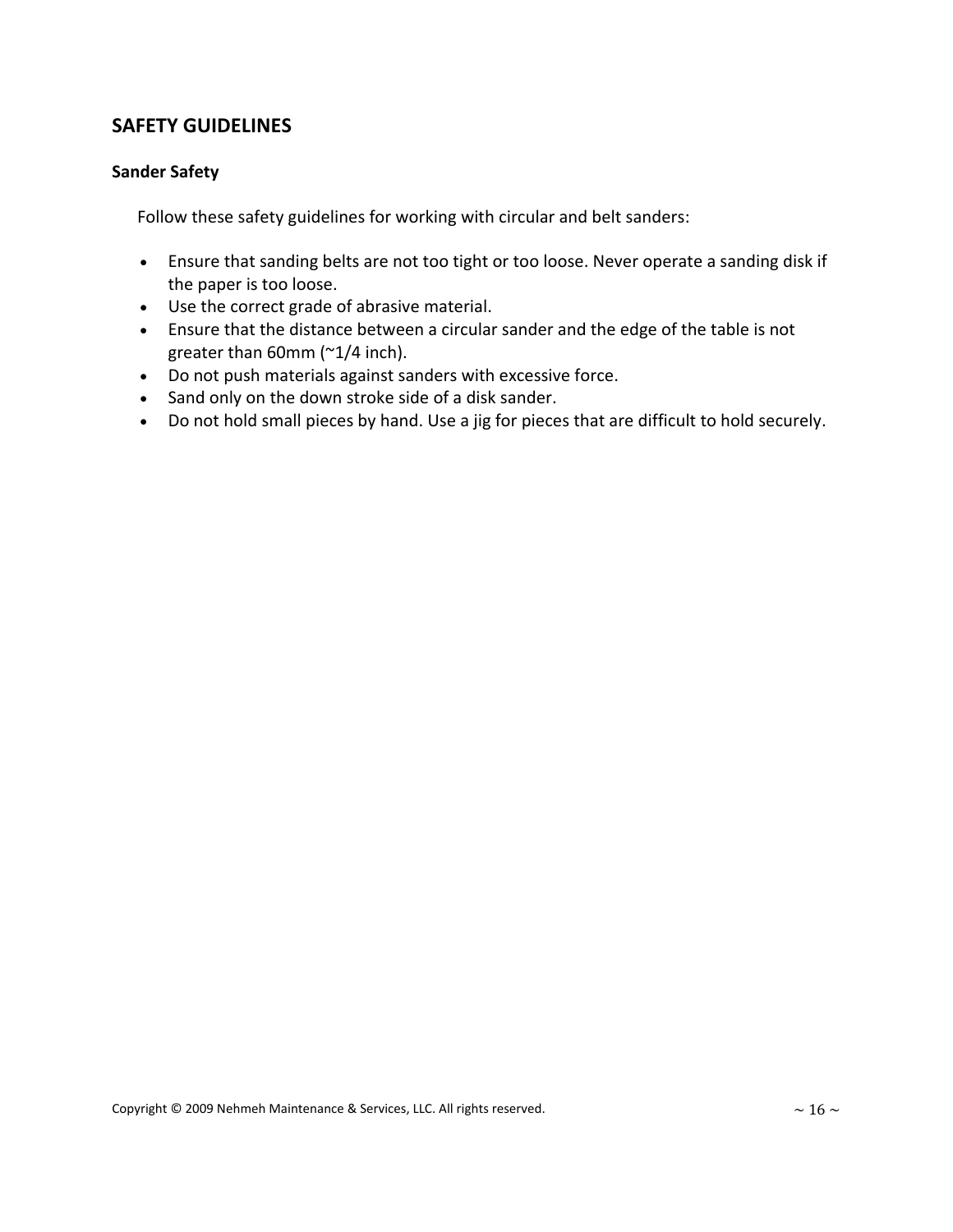#### **Saw Safety**

 There are numerous types of power saws, such as band saws, circular saws, radial arm saws, saber saws, and table saws. Regardless of the type of saw you use, never reach over the saw line to position or guide materials.

Follow these safety guidelines for working with **band saws**:

- Set the blade evenly with the proper amount of tension.
- Keep your hands on either side of the cut line. Never reach across the cut line for any reason.
- Do not stand to the right of the band saw.
- Be sure the radius of your cutting area is not too small for the saw blade.
- If you hear a rhythmic click, check the saw blade for cracks.

Follow these safety guidelines for working with **circular saws**:

- Do not raise the saw any higher than absolutely necessary.
- Fasten a clearance block to the fence when cutting off short pieces.
- Never attempt to clear away scraps with your fingers.
- Do not cut thin tubular materials with a circular saw.
- Ensure that the fence is not in the cut line of the saw.
- Take care when working with warped or twisted lumber.

Follow these guidelines when working with **radial arm saws**:

- Push the saw blade against the stop before turning on the power.
- Never place one piece of wood on top of another when using this saw. The top piece may kick over.
- This saw pulls itself into wooden materials. It may be necessary to hold the saw back to prevent it from choking.
- Never leave the saw hanging over the end of the arm.

Follow these guidelines when working with **table saws**:

- Circular table saws must have a hood over the portion of the saw above the table. The hood must automatically adjust to the thickness of, and remain in contact with, the material being cut.
- Circular table saws must have a spreader aligned with the blade. The spreader must be spaced no more than 100 mm ( $\gamma$ 1/2 inch) behind the largest blade mounted in the saw.
- Circular table saws used for ripping must have non-kickback fingers or dogs.

Copyright © 2009 Nehmeh Maintenance & Services, LLC. All rights reserved.  $\sim 17 \sim$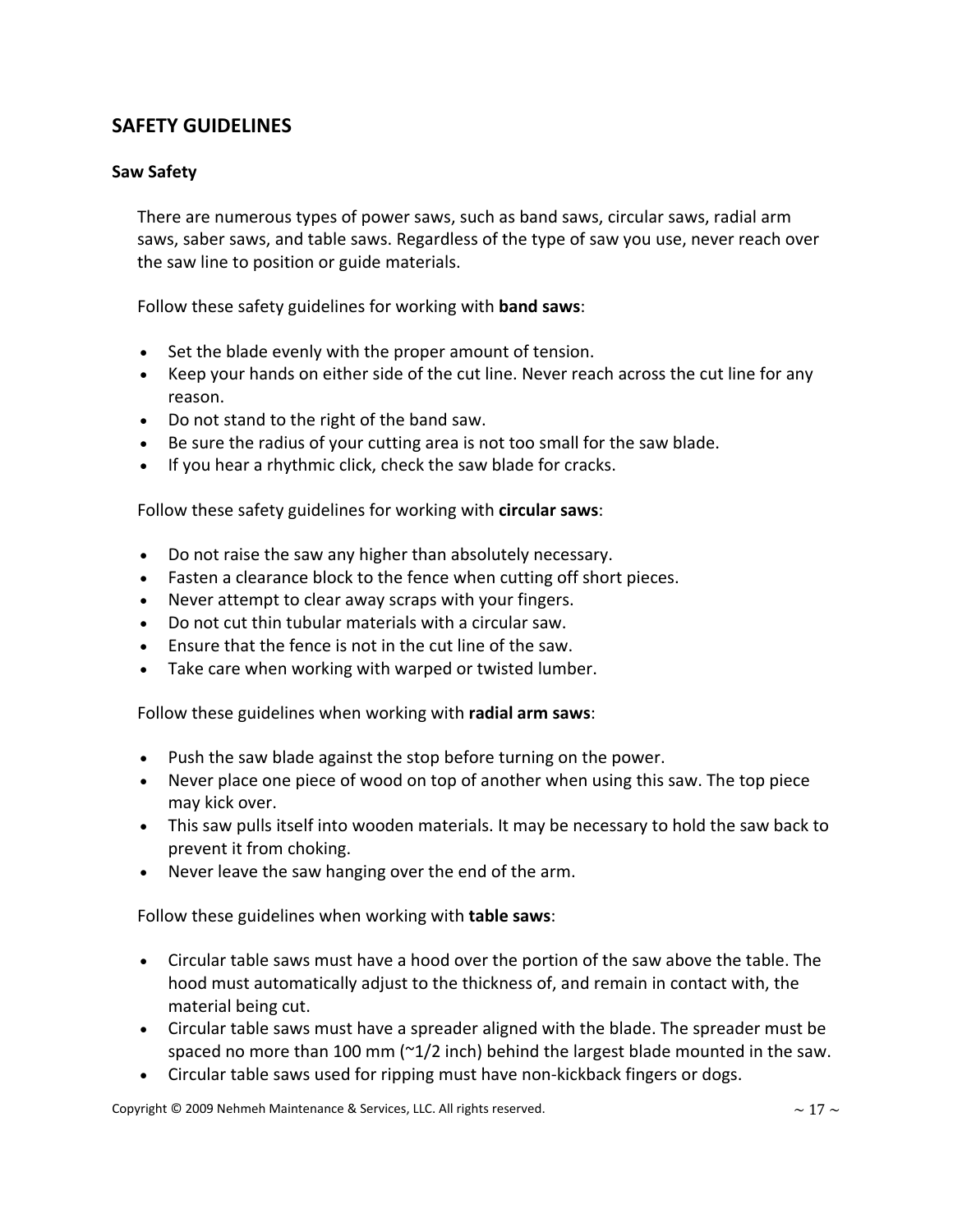• Feed rolls and blades of self‐feed circular saws must be protected by a hood or guard to prevent the operator's hand from coming in contact with the in-running rolls.